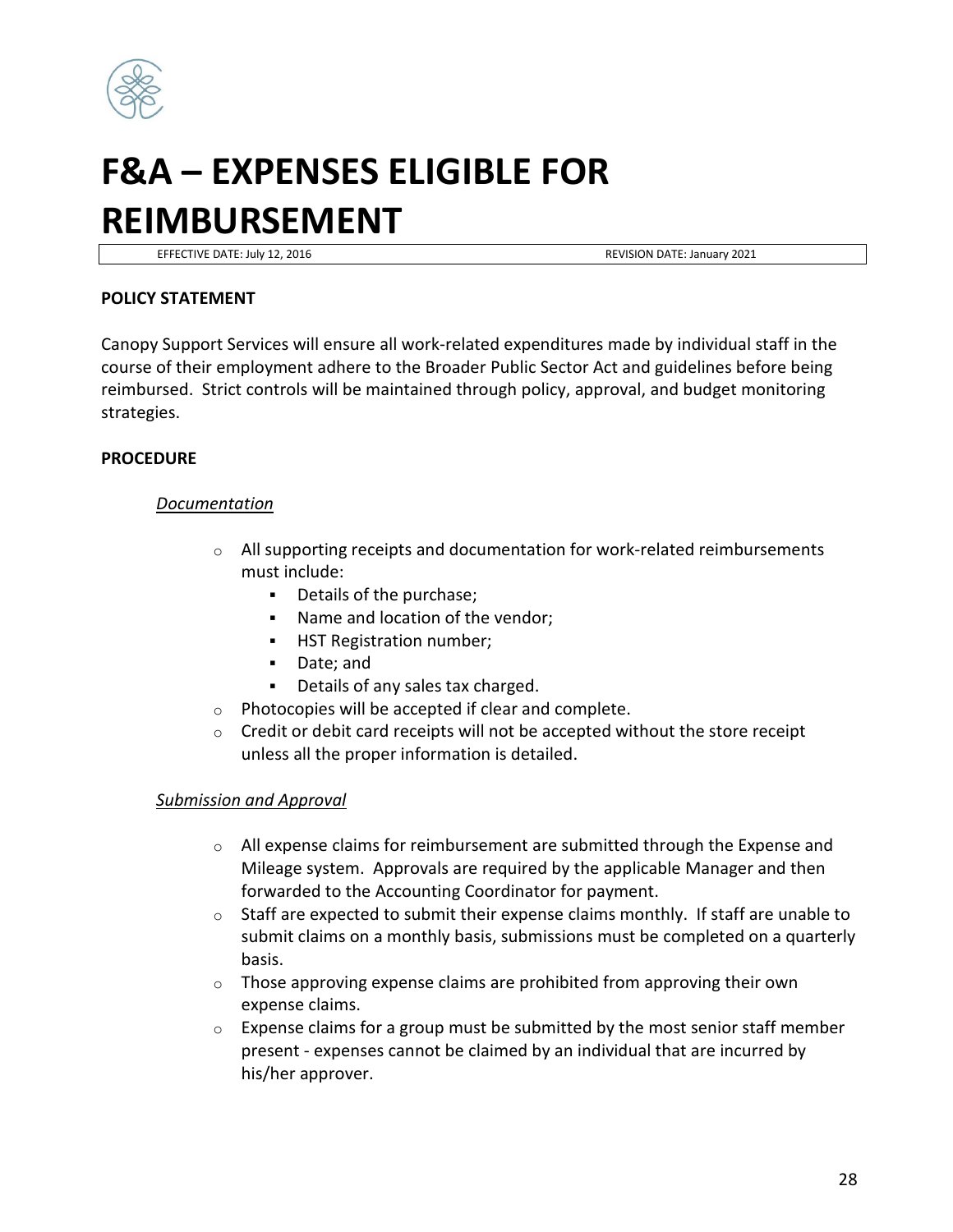

# *Meals*

o When budget permits, meals may be reimbursed when the employee has been travelling outside their program catchment area for training or work-related events.

| Program                    | <b>Catchment Area</b>                              |
|----------------------------|----------------------------------------------------|
| <b>OAP/Autism Services</b> | Peterborough, Haliburton, Northumberland Counties, |
|                            | and City of Kawartha Lakes                         |
| <b>APS</b>                 | Peterborough, Haliburton, Northumberland Counties  |
|                            | and City of Kawartha Lakes                         |
| <b>BCS &amp; FASD</b>      | Peterborough, Haliburton, Northumberland Counties, |
|                            | and City of Kawartha Lakes                         |
| CA &CN                     | Peterborough, Haliburton, Northumberland Counties, |
|                            | City of Kawartha Lakes and Region of Durham        |
| Passport                   | Peterborough, Haliburton, Northumberland Counties, |
|                            | City of Kawartha Lakes and Region of Durham        |
| <b>Quadrant Resources</b>  | Peterborough, Haliburton, Northumberland Counties, |
|                            | and City of Kawartha Lakes                         |
| TAY & ACM                  | Peterborough, Haliburton, Northumberland Counties, |
|                            | City of Kawartha Lakes and Region of Durham        |

o Catchment areas are defined as:

- $\circ$  Reimbursement will be limited to \$15.00 for breakfast, \$20.00 for lunch and \$25.00 for dinner or to a maximum of \$60.00 combined per day. If meals are provided at a training or professional event, the staff member is expected to not incur any expense for that meal.
- o In rare circumstances, when budget permits, and with Program Manager approval, meals shared with clients must be clearly indicated on the receipt and expense forms for proper allocation.
- o The purchase of alcohol and applicable taxes, are not covered.
- $\circ$  A reasonable gratuity (approximately 15%) is permitted in appropriate circumstances.
- $\circ$  All reimbursement requests must be approved by the applicable Manager.
- o Staff are expected to minimize meal claims where possible.

## *Mileage*

 $\circ$  Staff are eligible to claim mileage for travel from their home or the office (or designated satellite office) to their work destination (i.e., client home,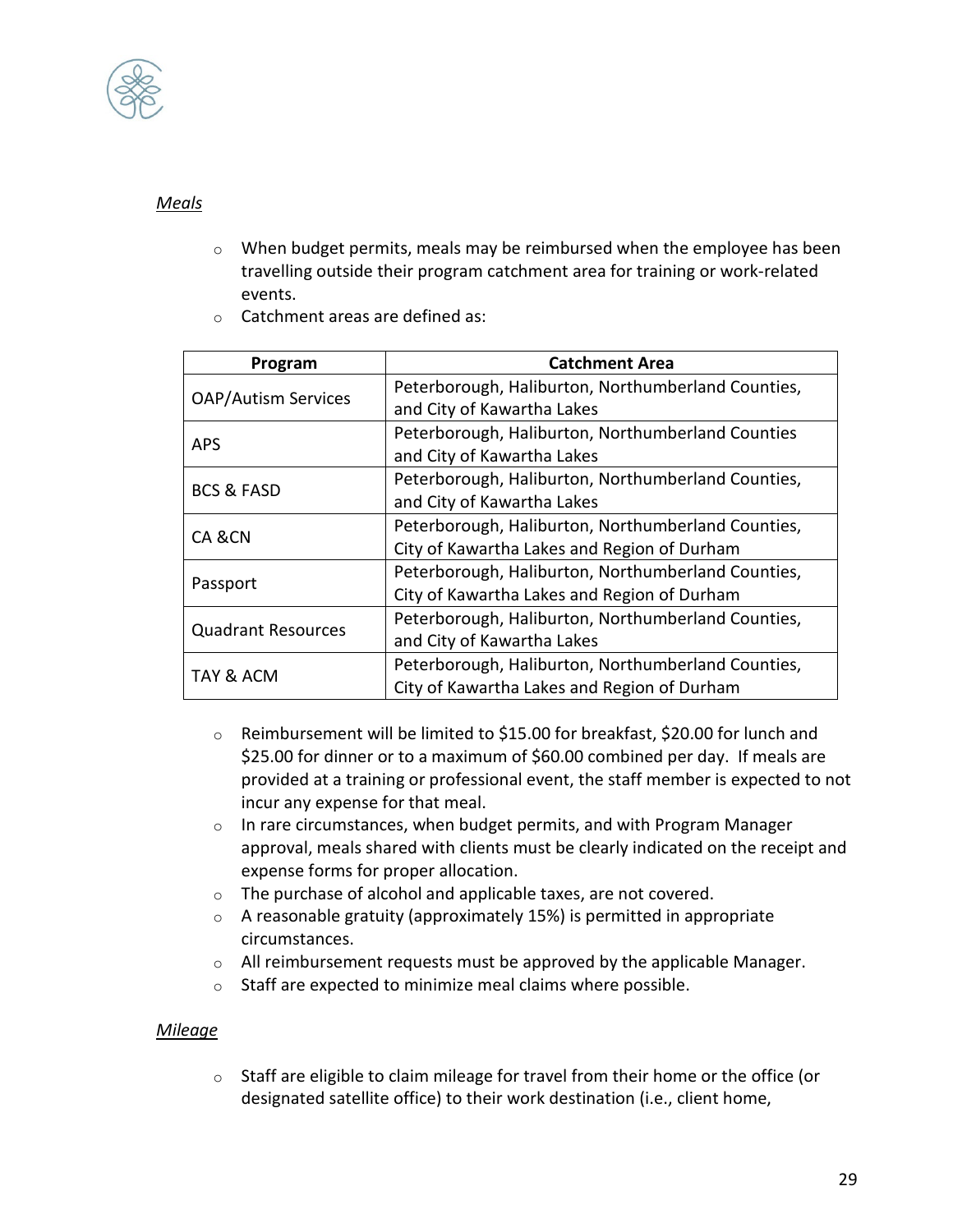

community meeting, training event, supply run etc.), whichever is less. Travel from home to the Canopy Support Services office and from the office to home is not eligible for reimbursement.

- $\circ$  Claims are submitted monthly in kilometers on the Expense and Mileage form and should detail the addresses of place of origin, the destination, any stops between, and the distances travelled.
- $\circ$  Compensation will be calculated by the kilometer and according to the approved agency rate.
- $\circ$  Board Members may request reimbursement for mileage and parking to attend monthly Board Meetings at the current Agency rate.
- o Staff are expected to minimize mileage claims where possible, especially when virtual meeting solutions are appropriate.

# *Cell Phones*

- $\circ$  Staff are expected to protect an Agency provided unit from theft and damage and will refrain from using it for personal calls unnecessarily.
- $\circ$  Use of personal cell phones for work in positions demonstrating a need will be reimbursed at a rate of \$35.00 per month. A copy of a personal cell phone bill will be submitted one time with the initial claim for reimbursement to be kept on file.
- $\circ$  A current cell phone number must be made available for Agency use in order for reimbursement to be approved.
- $\circ$  In the case of excessive long distance charges being incurred occasionally through the course of duty on a personal cell phone, staff may request extra reimbursement which will be submitted to the applicable Manager for consideration.
- o Staff are expected to minimize phone claims where possible.

# *Vehicle Insurance*

- o Staff in positions that require the use of a personal vehicle for work may request reimbursement of insurance costs beyond the premium for home to work and work to home travel coverage and personal use, up to a maximum of \$350.00.
	- Staff are not required to transport clients in their vehicle, however if they choose to do so, the onus is on the employee to ensure that they have sufficient insurance coverage for such situations, and do so at their own risk.
- $\circ$  Staff must fully complete the Vehicle Insurance Form and provide a letter of confirmation from their insurance provider to the Finance Department.

# *Program Supplies*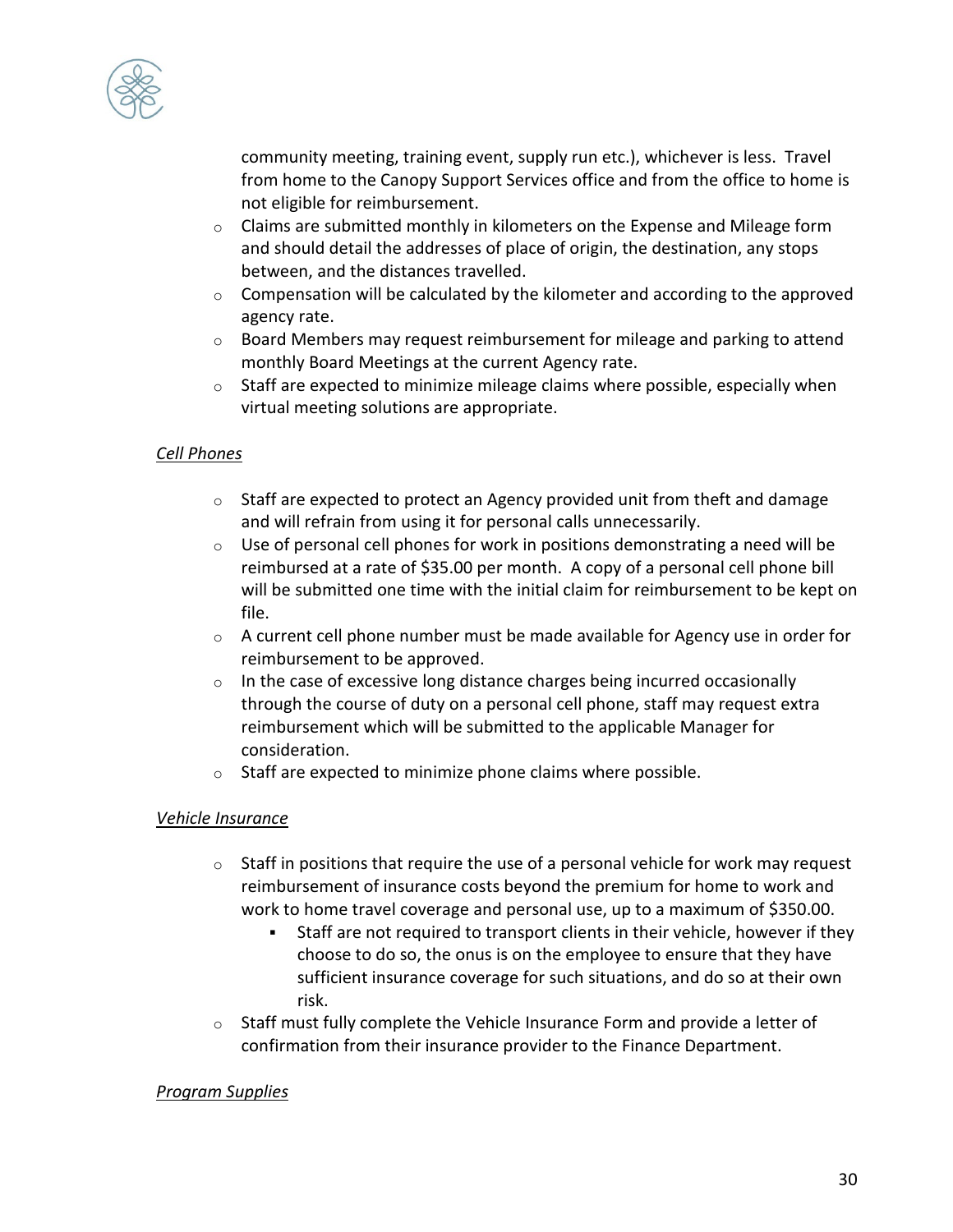

- $\circ$  With prior Manager approval, staff may make small purchases of program supplies (i.e., client related supplies) when necessary and request reimbursement.
- $\circ$  Proper documentation must be provided and all purchases are subject to approval by the applicable Manager.
- $\circ$  Where possible, staff will utilize cost savings through Agency bulk purchases.

# *Parking*

- $\circ$  When budget permits, and when free on-site parking is not available at a Canopy Support Services office, staff may be reimbursed for work parking to a maximum amount set by the Chief Executive Officer.
- o Work-related parking at hospitals, clinics, or for meetings and training events will be reimbursed with presentation of a proper receipt.
- $\circ$  Staff may request up to \$5.00 per month in street parking without presenting a receipt.

# *Other Expenditures*

- $\circ$  Reimbursement for items damaged while carrying out work related activities may be requested but will be subject to approval from the applicable Manager and the Chief Executive Officer.
- $\circ$  Additional expenditures may be covered for employees who maintain a satellite office operating from their home. All costs will require proper documentation and will be subject to approval by the applicable Manager and budgetary restraints.

## *Consultants & Other Contractors*

- $\circ$  Reimbursement for allowable expenses will be claimed and reimbursed as specified in their contract with the Agency.
- $\circ$  Allowable expenses include mileage, parking and supplies as detailed in their contract.